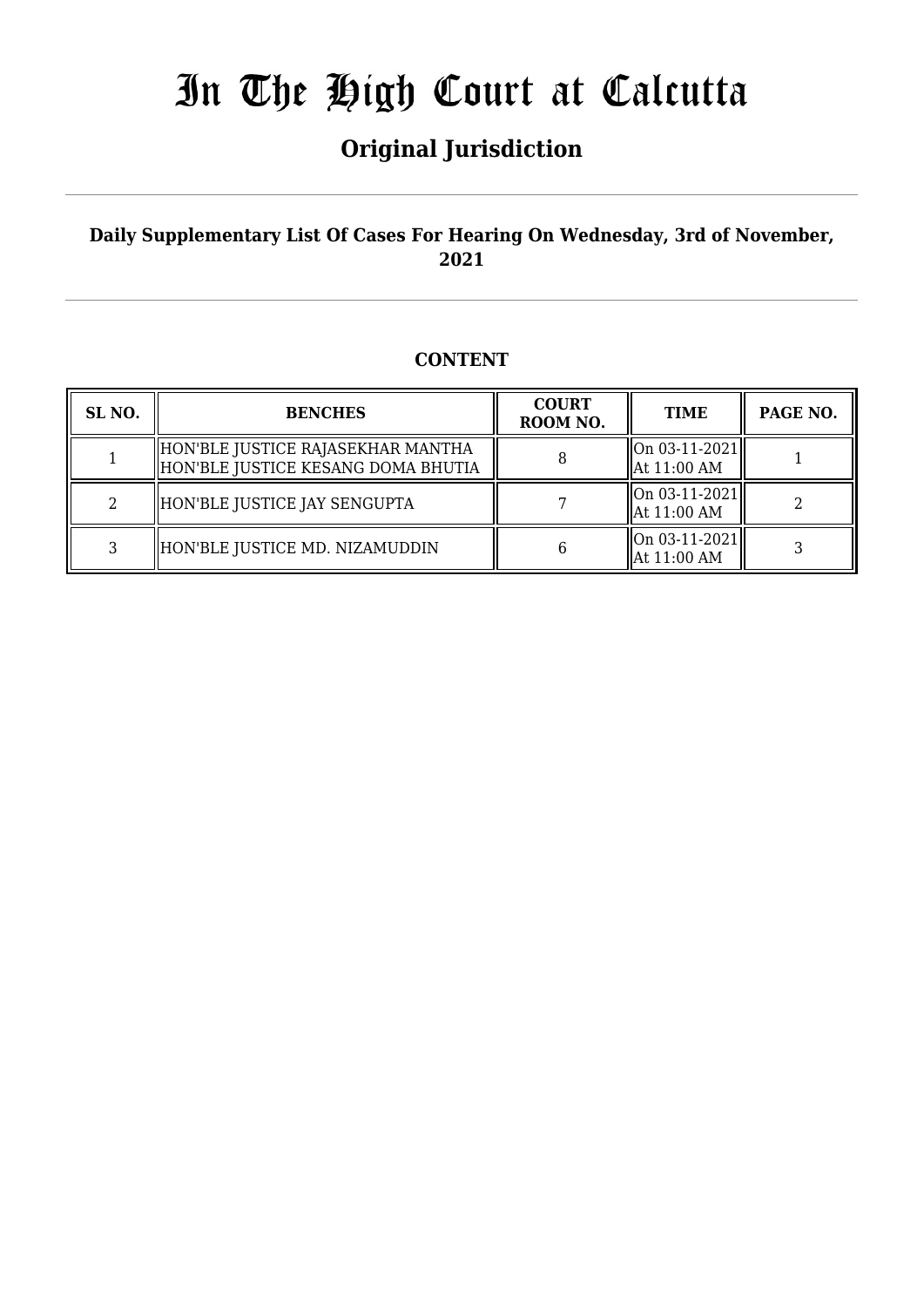

## **Original Side**

**DAILY CAUSELIST For Wednesday The 3rd November 2021**

**COURT NO. 8**

**DIVISION BENCH ()**

**AT 11:00 AM**

**HON'BLE JUSTICE RAJASEKHAR MANTHA HON'BLE JUSTICE KESANG DOMA BHUTIA**

**ON 3RD NOVEMBER, 2021(WEDNESDAY) - SHALL TAKE UP ALL URGENT DIVISION BENCH MATTERS FILED DURING VACATION OR WITH LEAVE OF THE REGULAR BENCH.**

#### **VACATION BENCH**

#### **(VIA VIDEO CONFERENCE)**

#### **NEW APPLICATIONS**

1 APOT/162/2021 WITH ASFC/3/2005 KISHORE KUMAR BOSE AND ORS. VS WEST BENGAL INDUSTRIAL DEVELOPMENT CORPORATION LIMITED AND ORS. SUDHAKAR THAKUR

IA NO: GA/1/2021, GA/2/2021, GA/3/2021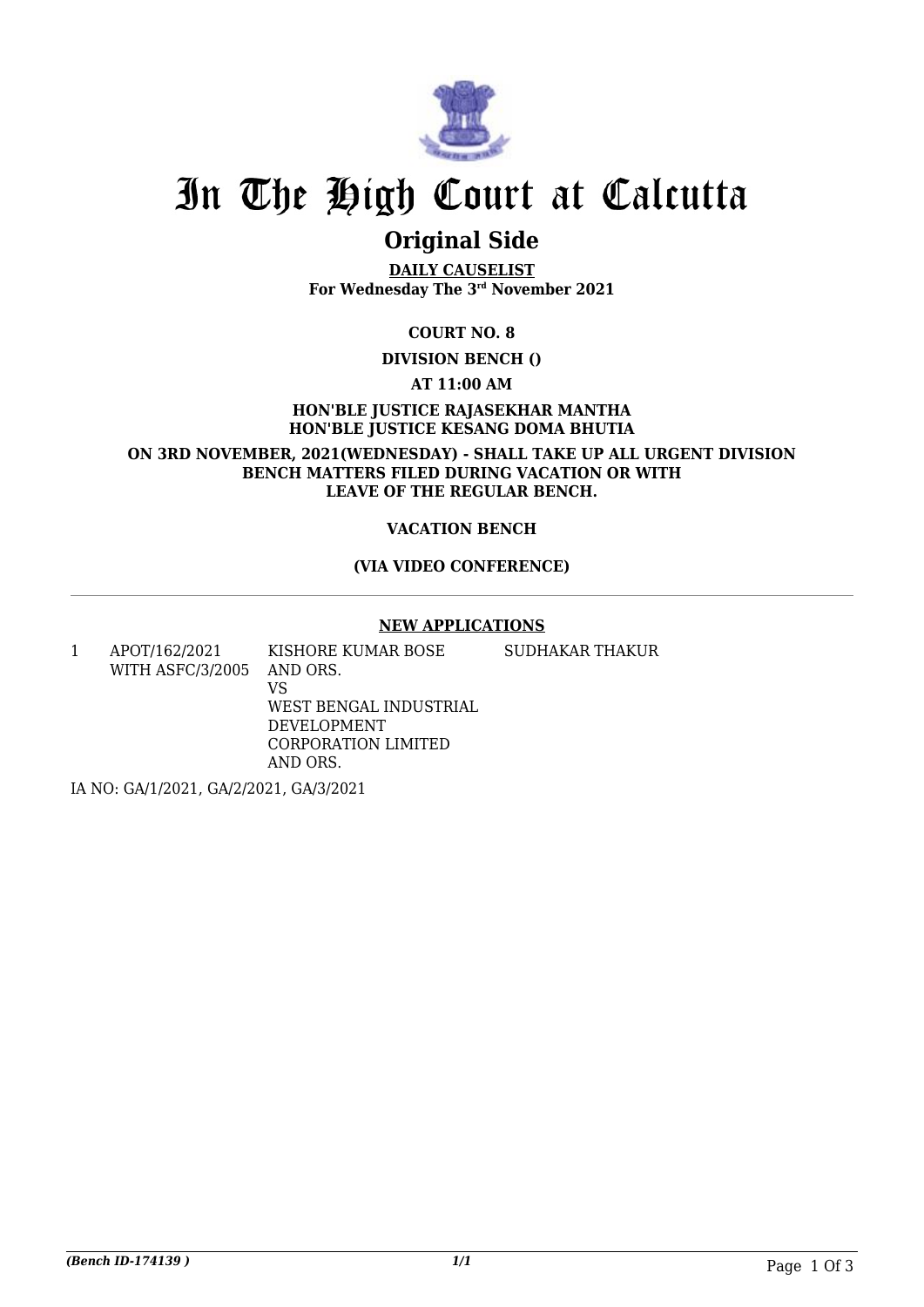

## **Original Side**

**DAILY CAUSELIST For Wednesday The 3rd November 2021**

### **COURT NO. 7**

**SINGLE BENCH ()**

#### **AT 11:00 AM**

#### **HON'BLE JUSTICE JAY SENGUPTA**

#### **ON 3RD NOVEMBER, 2021 (WEDNESDAY) - SHALL TAKE UP ALL URGENT SINGLE BENCH MATTERS FILED DURING VACATION OR WITH LEAVE OF THE REGULAR BENCH.**

#### **VACATION BENCH**

#### **(VIA VIDEO CONFERENCE)**

#### **COURT APPLICATIONS UNDER ART.226**

SOURAV ROY

1 T/7/2021 SIMPLEX

INFRASTRUCTURES LTD AND ANR VS CENTRAL BANK OF INDIA AND ORS